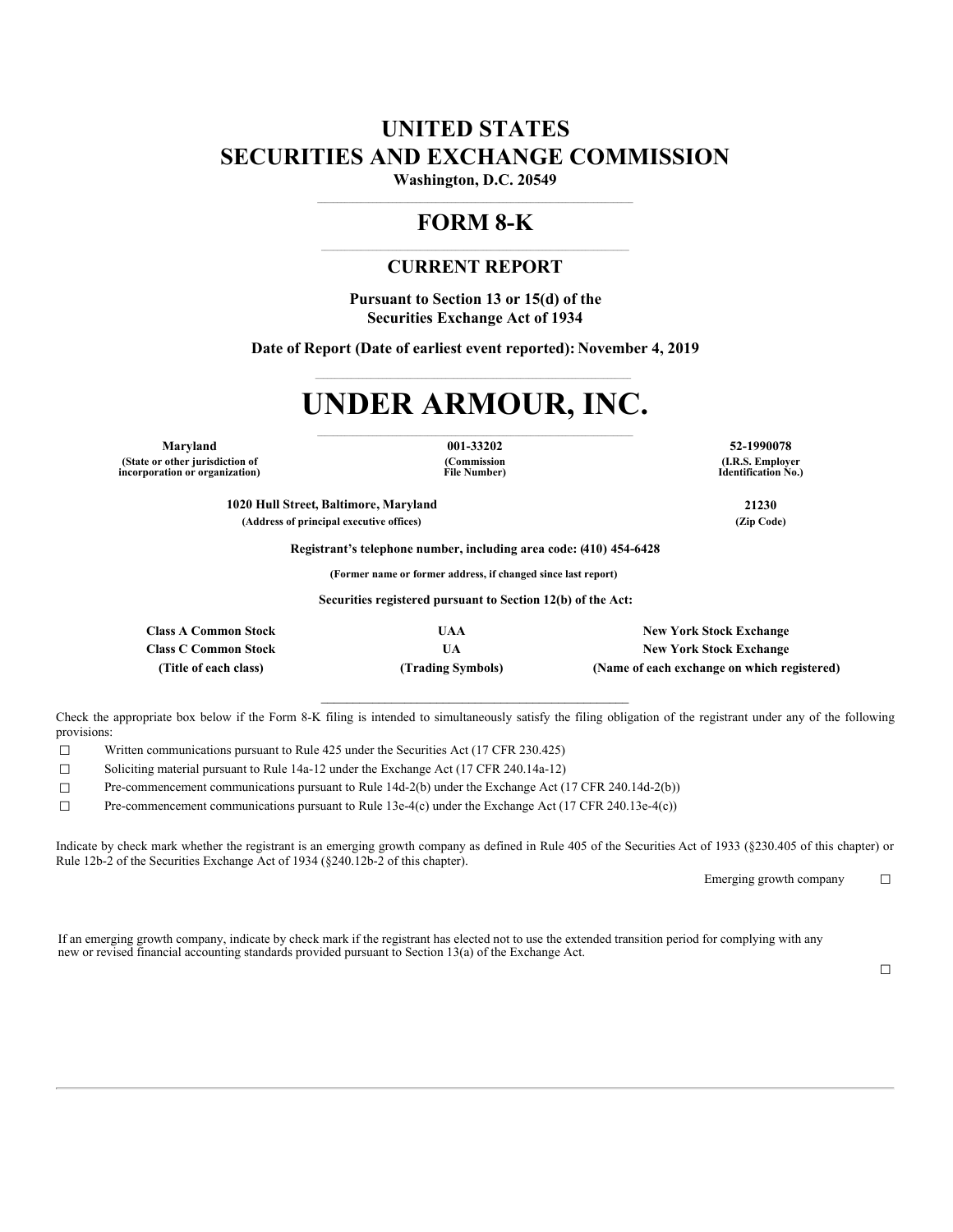#### **Item 2.02. Results of Operations and Financial Condition.**

On November 4, 2019, Under Armour, Inc. ("Under Armour", or the "Company") issued a press release announcing its financial results for the three and nine months ended September 30, 2019. A copy of Under Armour's press release is attached hereto as Exhibit 99.1 and is incorporated herein by reference. Under Armour has scheduled a conference call for 8:30 a.m. ET on November 4, 2019 to discuss its financial results.

#### **Item 7.01. Regulation FD Disclosure.**

As a matter of practice, the Company does not comment on ongoing investigations except where required by law. However, on November 3, 2019, *The Wall Street Journal* published an article regarding an investigation of certain of the Company's accounting practices being conducted by the Securities and Exchange Commission (the "SEC") and U.S. Department of Justice ("DOJ"). The Company confirmed to *The Wall Street Journal* that it has been responding to requests for documents and information from the SEC and DOJ regarding certain of the Company's accounting practices and related disclosures, beginning with submissions to the SEC in July 2017. The Company continues to believe its accounting practices and related disclosures were appropriate.

At the current time, the Company does not intend to comment further on the status of this investigation except to the extent required by law.

#### **Item 9.01. Financial Statements and Exhibits.**

| (d) Exhibits.      |                                                                                                                                                                   |
|--------------------|-------------------------------------------------------------------------------------------------------------------------------------------------------------------|
| <b>Exhibit No.</b> | Exhibit                                                                                                                                                           |
| 99.1               | Under Armour, Inc. press release announcing financial results for the three and nine months ended September 30, 2019.                                             |
| 101                | XBRL Instance Document - The instance document does not appear in the Interactive Data File because its XBRL tags are<br>embedded within the Inline XBRL document |
| 104                | Cover Page Interactive Data File (embedded within the Inline XBRL document)                                                                                       |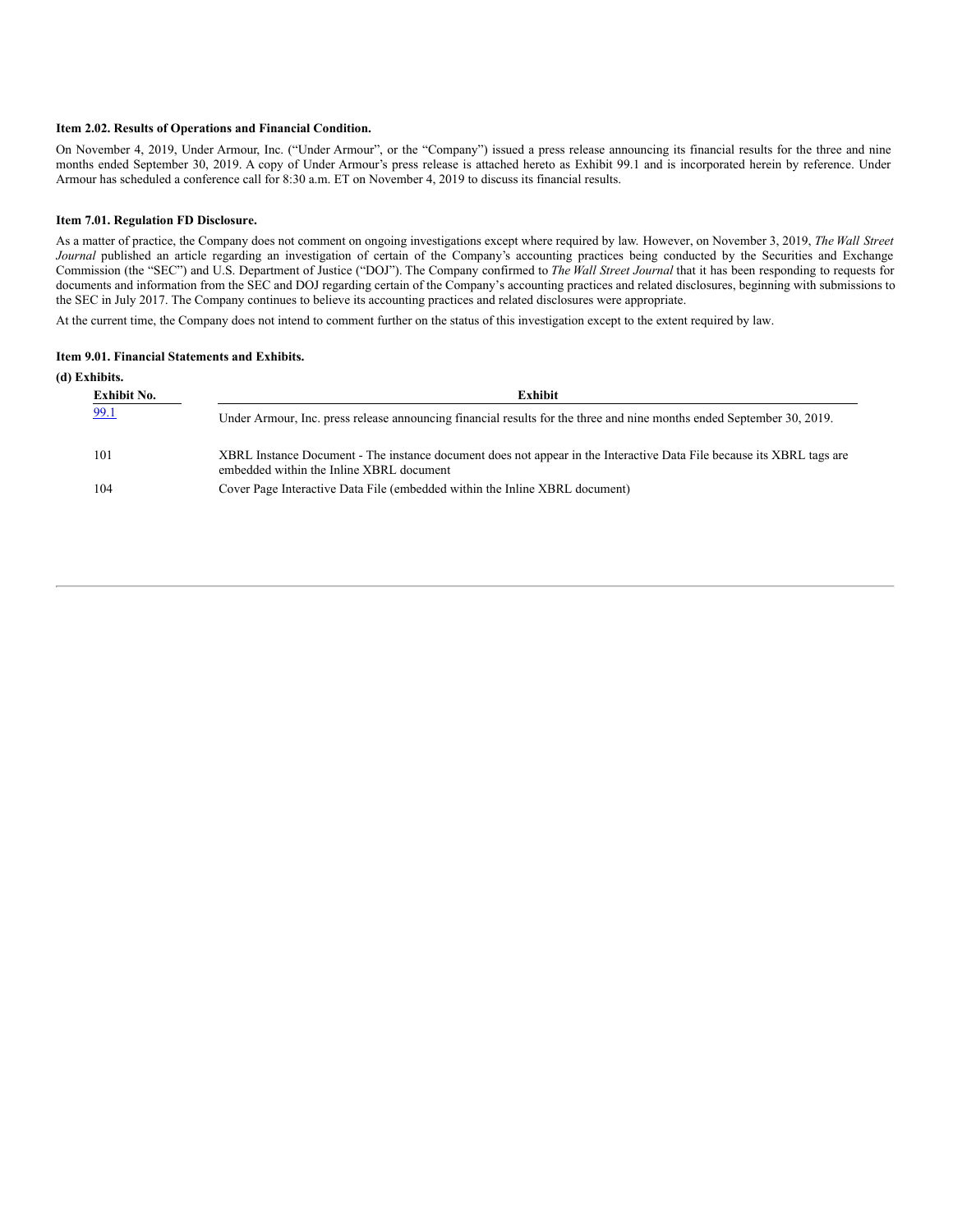#### **SIGNATURES**

Pursuant to the requirements of the Securities Exchange Act of 1934, the registrant has duly caused this report to be signed on its behalf by the undersigned hereunto duly authorized.

UNDER ARMOUR, INC.

Date: November 4, 2019 By: /s/ David E. Bergman

David E. Bergman *Chief Financial Of icer*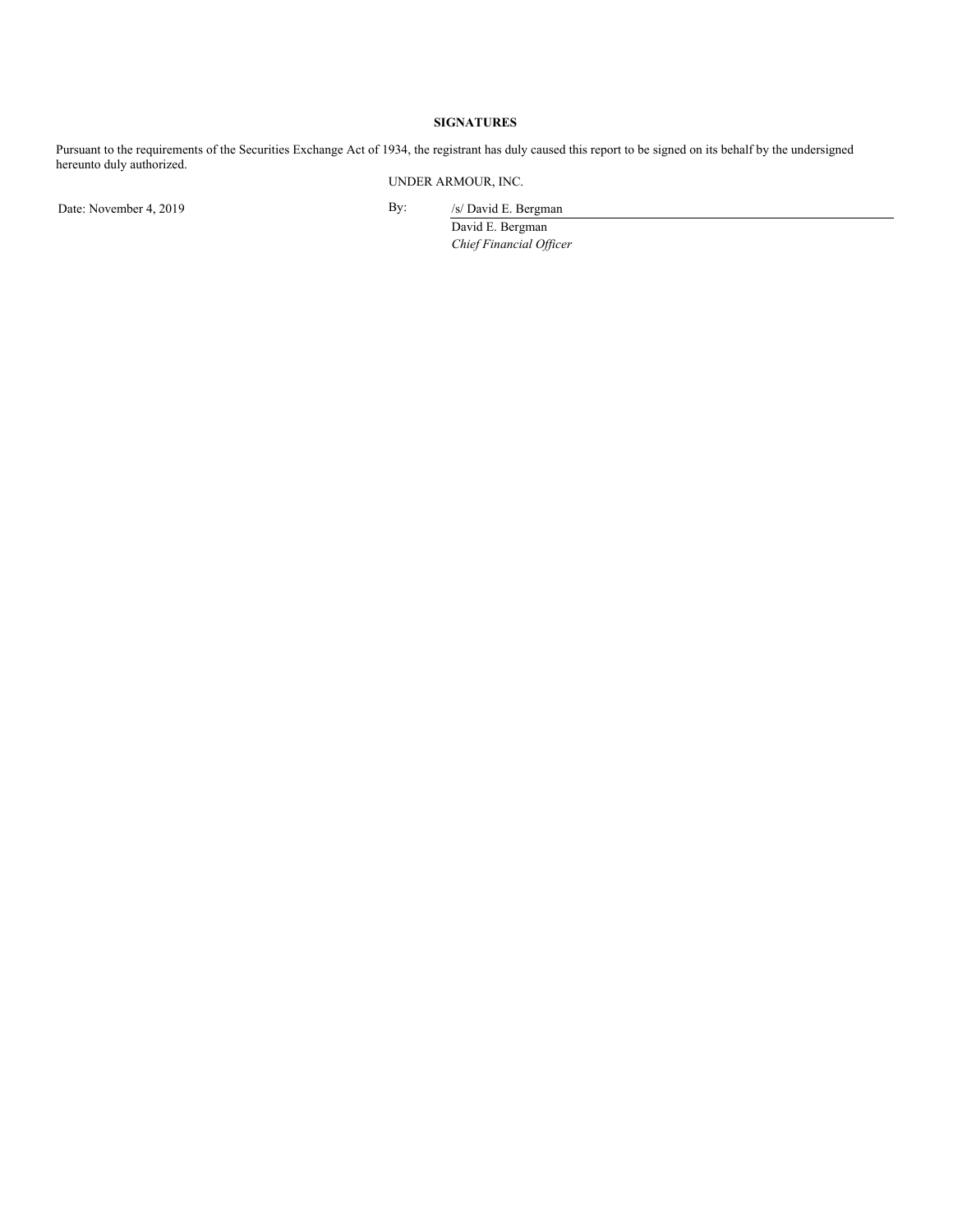

# **UNDER ARMOUR REPORTS THIRD QUARTER RESULTS; UPDATES 2019 FULL YEAR OUTLOOK**

<span id="page-3-0"></span>**BALTIMORE, November 4, 2019 –** Under Armour, Inc. (NYSE: UA, UAA) today announced financial results for the third quarter ended September 30, 2019. The company reports its financial performance in accordance with accounting principles generally accepted in the United States of America ("GAAP"). This press release refers to "currency neutral" and "adjusted" amounts, which are non-GAAP financial measures described below under the "Non-GAAP Financial Information" paragraph. References to adjusted financial measures exclude the impact of the company's 2018 restructuring plan and the related tax effects. Reconciliations of non-GAAP amounts to the most directly comparable financial measure calculated in accordance with GAAP are presented in supplemental financial information furnished with this release. All per share amounts are reported on a diluted basis.

"Building our long-term brand strength remains at the center of everything we do," said Under Armour Chairman and CEO Kevin Plank. "Our ongoing transformation across the business continues to make us smarter, faster and more operationally excellent. As we make the turn into 2020, we are confident in our ability to deliver our fourth quarter targets while proactively supporting higher levels of strategic marketing investments that will further fuel the Under Armour brand."

## *Third Quarter 2019 Review*

- **• Revenue** was down 1 percent to \$1.4 billion (flat on a currency neutral basis).
- Wholesale revenue decreased 2 percent to \$892 million and direct-to-consumer revenue decreased 1 percent to \$463 million, representing 32 percent of total revenue.
- North America revenue decreased 4 percent to \$1.0 billion and the international business increased 5 percent to \$368 million (up 8 percent currency neutral), representing 26 percent of total revenue. Within the international business, revenue was up 9 percent in EMEA (up 13 percent currency neutral), up 4 percent in Asia-Pacific (up 6 percent currency neutral) and down 4 percent in Latin America (down 1 percent currency neutral).
- Apparel revenue increased 1 percent to \$986 million; footwear revenue decreased 12 percent to \$251 million; and accessories revenue increased 2 percent to \$118 million in the third quarter. On a year-to-date basis, apparel and footwear revenue are relatively flat and accessories is down approximately 3 percent compared to 2018.
- **• Gross margin** increased 220 basis points to 48.3 percent compared to the prior year driven by channel mix, supply chain initiatives and restructuring charges in the prior period.
- **• Selling, general & administrative expenses** increased 4 percent to \$551 million, or 38.5 percent of revenue.
- **• Operating income** was \$139 million.
- **• Net income** was \$102 million or \$0.23 diluted earnings per share.
- **Cash and cash equivalents** increased 147 percent to \$417 million.
- **• Inventory** decreased 23 percent to \$907 million.
- **Total debt** was down 26 percent to \$592 million.

# *Updated Fiscal 2019 Outlook*

• **Revenue** is now expected to be up about 2 percent versus the previously expected range of 3 to 4 percent, due to: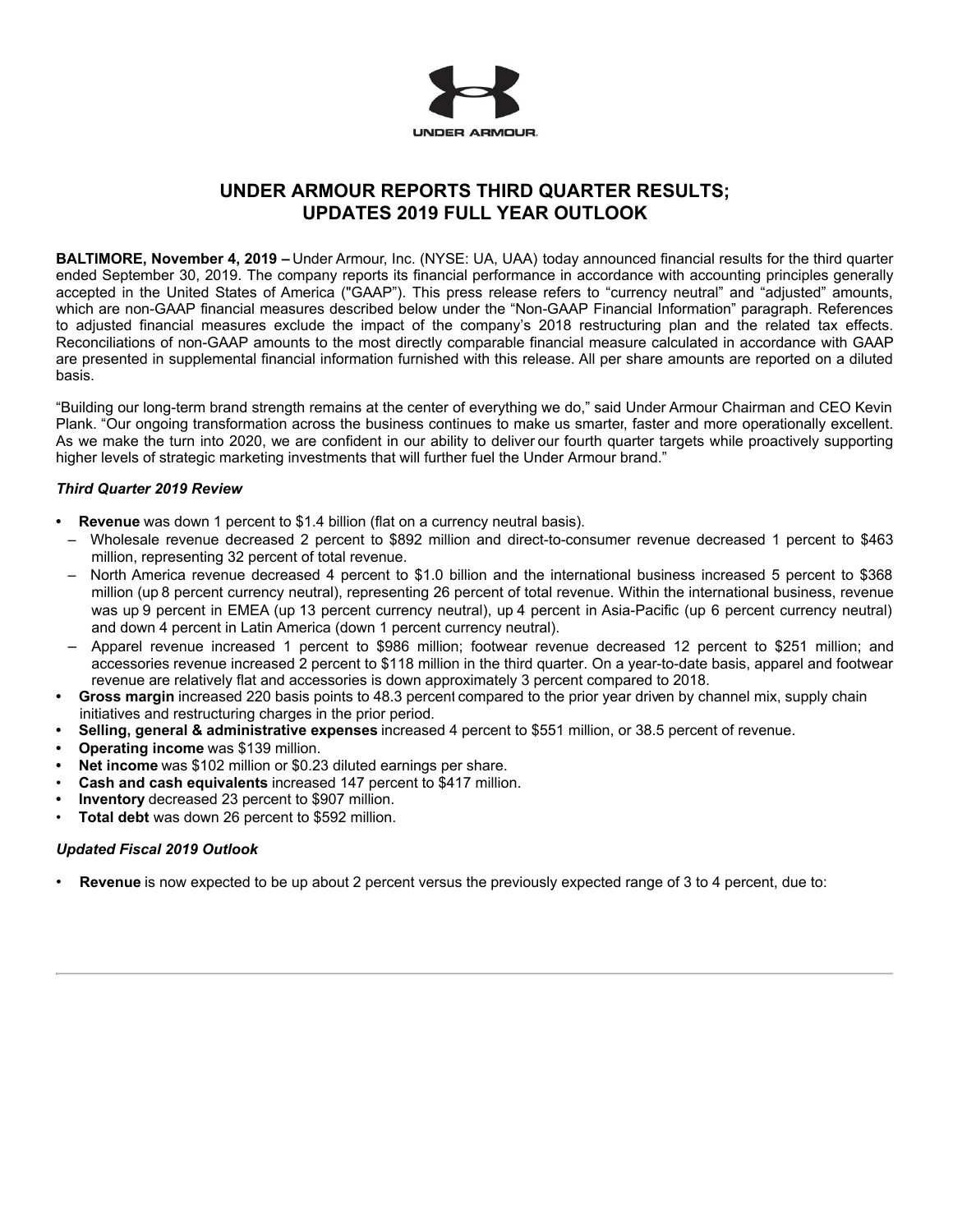

- Lower than planned excess inventory to service the off-price channel;
- Ongoing traffic and conversion challenges in direct-to-consumer; and,
- Negative impacts from changes in foreign currency.
- **Gross margin** is now expected to increase approximately 130 to 150 basis points versus the previously expected range of 110 to 130 basis points compared to 2018. Excluding restructuring charges from the comparable prior period, we now expect an increase of approximately 90 to 110 basis points (versus previous expectation of 70 to 90 basis points) compared to 2018 adjusted gross margin due to ongoing supply chain initiatives and additional channel mix benefits.
- **Operating income** is now expected to reach the high end of the previously given range of approximately of \$230 million to \$235 million.
- **Interest and other expense, net** is expected to be approximately \$30 million.
- **Effective tax rate** is expected to be approximately 22 percent.
- **Earnings per share** is now expected to reach the high end of the previously given range of approximately of \$0.33 to \$0.34.
- **C[apit](#page-3-0)al expenditures** are now expected to be approximately \$180 million versus the previously expected \$210 million.

#### *Conference Call and Webcast*

Under Armour will hold its third quarter 2019 conference call and webcast today at approximately 8:30 a.m. Eastern Time. The call will be webcast live at https://about.underarmour.com/investor-relations/financials and will be archived and available for replay approximately three hours after the live event.

#### *Non-GAAP Financial Information*

This press release refers to "currency neutral" and "adjusted" amounts. Currency neutral financial information is calculated to exclude the impact of changes in foreign currency. Management believes this information is useful to investors to facilitate a comparison of the company's results of operations period-over-period. 2018 adjusted gross margin is referred to but not presented and excludes the impact of restructuring and other related charges. A reconciliation of 2018 adjusted gross margin is available in the company's 2018 year-end earnings release. Management believes this information is useful to investors because it provides enhanced visibility into the company's actual underlying results excluding the impact of its 2018 restructuring plans. These non-GAAP financial measures should not be considered in isolation and should be viewed in addition to, and not as an alternative for, the company's reported results prepared in accordance with GAAP. Additionally, the company's non-GAAP financial information may not be comparable to similarly titled measures reported by other companies.

#### *About Under Armour, Inc.*

Under Armour, Inc., headquartered in Baltimore, Maryland, is a leading inventor, marketer and distributor of branded athletic performance apparel, footwear and accessories. Powered by one of the world's largest digitally connected fitness and wellness communities, Under Armour's innovative products and experiences are designed to help advance human performance, making all athletes better. For further information, please visit https://about.underarmour.com.

#### *Forward Looking Statements*

Some of the statements contained in this press release constitute forward-looking statements. Forward-looking statements relate *to expectations, beliefs, projections, future plans and strategies, anticipated*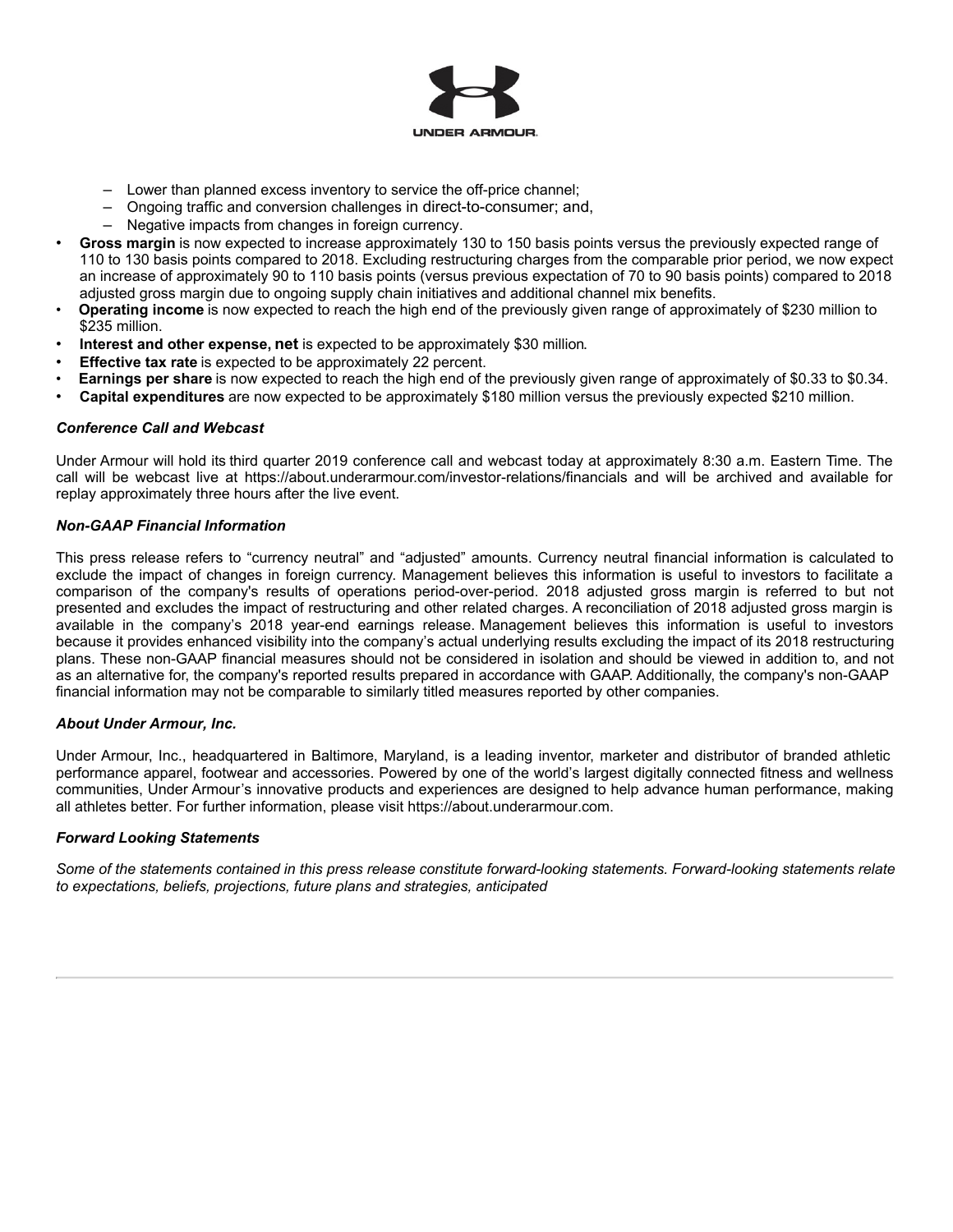

events or trends and similar expressions concerning matters that are not historical facts, such as statements regarding our future financial condition or results of operations, our prospects and strategies for future growth, the development and introduction of new products, the implementation of our marketing and branding strategies, the impact of our investment in our licensee on our results of operations, and the future benefits and opportunities from significant investments. In many cases, you can identify *forward-looking statements by terms such as "may," "will," "should," "expects," "plans," "assumes," "anticipates," "believes,"* "estimates," "predicts," "outlook," "potential" or the negative of these terms or other comparable terminology. The forward-looking statements contained in this press release reflect our current views about future events and are subject to risks, uncertainties, assumptions and changes in circumstances that may cause events or our actual activities or results to differ significantly from those expressed in any forward-looking statement. Although we believe that the expectations reflected in the forward-looking statements are reasonable, we cannot quarantee future events, results, actions, levels of activity, performance or achievements. Readers are cautioned not to place undue reliance on these forward-looking statements. A number of important factors could cause actual results to differ materially from those indicated by the forward-looking statements, including, but not limited to: changes in general economic or market conditions that could affect overall consumer spending or our industry; changes to the financial health of our customers: our ability to successfully execute our long-term strategies; our ability to realize expected benefits from our restructuring plans; our ability to effectively drive operational efficiency in our business; our ability to manage the increasingly complex operations of our global business; our ability to comply with existing trade and other regulations, and the potential impact of new trade, tariff and tax regulations on our profitability; our ability to effectively develop and launch new, innovative and updated products; our ability to accurately forecast consumer demand for our products and manage our inventory in response to changing demands; any disruptions, delays or deficiencies in the design, implementation or application of our new global operating and financial reporting information technology system; increased competition causing us to lose market share or reduce the prices of our products or to increase significantly our marketing efforts; fluctuations in the costs of our products; loss of key suppliers or manufacturers or failure of our suppliers or manufacturers to produce or deliver our products in a timely or cost-effective manner, including due to port disruptions; our ability to further expand our business globally and to drive brand awareness and consumer acceptance of our products in other countries; our ability to accurately anticipate and respond to seasonal or quarterly fluctuations in our operating results; our ability to successfully manage or realize expected results from acquisitions and other significant investments or capital expenditures; the impact of the performance of our equity method investment on our results of operations; risks related to foreign currency exchange rate fluctuations; our ability to effectively market and maintain a positive brand image; the availability, integration and effective operation of information systems and other technology, as well as any potential interruption of such systems or technology; risks related to data security or privacy breaches; our ability to raise additional capital required to grow our business on terms acceptable to us; our potential exposure to litigation and other proceedings; and our ability to attract key talent and retain the services of our senior management and key employees. The forward-looking statements contained in this press release reflect our views and assumptions only as of the date of this press release. We undertake no obligation to update any forward-looking statement to reflect events or circumstances after the date on which the statement is made or to reflect the occurrence of unanticipated *events.*

**# # #**

#### **Under Armour Contacts:**

Lance Allega **Diane Pelkey** SVP, Investor Relations & Corporate Development SVP, Global Communications (410) 246-6810 (410) 246-5927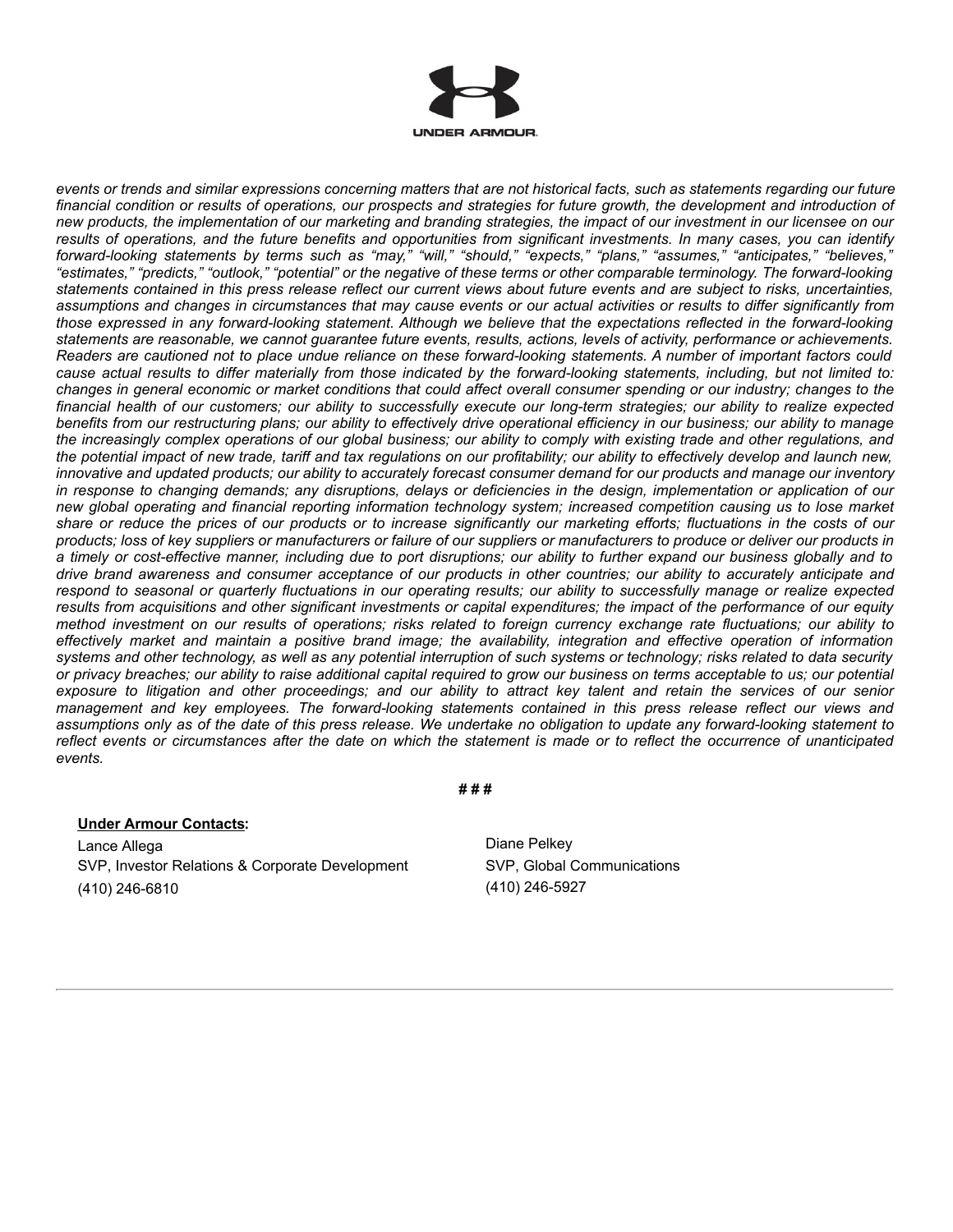

# Under Armour, Inc. For the Three and Nine Months Ended September 30, 2019 and 2018 *(Unaudited; in thousands, except per share amounts)*

# **CONSOLIDATED STATEMENTS OF OPERATIONS**

|                                                                          |              | Three Months Ended September 30, |                             |            |                |           |                             | Nine Months Ended September 30, |           |                             |  |              |           |                      |
|--------------------------------------------------------------------------|--------------|----------------------------------|-----------------------------|------------|----------------|-----------|-----------------------------|---------------------------------|-----------|-----------------------------|--|--------------|-----------|----------------------|
|                                                                          |              | 2019                             | % of Net<br><b>Revenues</b> |            |                | 2018      | % of Net<br><b>Revenues</b> |                                 | 2019      | % of Net<br><b>Revenues</b> |  |              | 2018      | % of Net<br>Revenues |
| Net revenues                                                             | $\mathbb{S}$ | 1,429,456                        |                             | 100.0 % \$ |                | 1,442,976 | 100.0 % \$                  |                                 | 3,825,907 | 100.0 % \$                  |  |              | 3,803,205 | 100.0 %              |
| Cost of goods sold                                                       |              | 739,558                          |                             | 51.7 %     |                | 777,769   | 53.9 %                      |                                 | 2,036,901 | 53.2 %                      |  |              | 2,087,961 | 54.9 %               |
| <b>Gross profit</b>                                                      |              | 689,898                          |                             | 48.3 %     |                | 665,207   | 46.1 %                      |                                 | 1,789,006 | 46.8 %                      |  |              | 1,715,244 | 45.1 %               |
| Selling, general and administrative expenses                             |              | 550,978                          |                             | 38.5 %     |                | 527,640   | 36.6 %                      |                                 | 1,626,309 | 42.5 %                      |  |              | 1,594,893 | 41.9 %               |
| Restructuring and impairment charges                                     |              |                                  |                             | $-$ %      |                | 18,601    | 1.3%                        |                                 |           | $-$ %                       |  |              | 134,920   | 3.5 %                |
| Income (loss) from operations                                            |              | 138.920                          |                             | 9.7%       |                | 118,966   | 8.2%                        |                                 | 162,697   | 4.3 %                       |  |              | (14, 569) | (0.4) %              |
| Interest expense, net                                                    |              | (5,655)                          |                             | (0.4) %    |                | (9, 151)  | $(0.6)$ %                   |                                 | (15, 881) | (0.4) %                     |  |              | (26, 266) | (0.7) %              |
| Other expense, net                                                       |              | (429)                            |                             | $-$ %      |                | (4,294)   | (0.3) %                     |                                 | (2, 224)  | (0.1) %                     |  |              | (9, 475)  | (0.2) %              |
| Income (loss) before income taxes                                        |              | 132,836                          |                             | 9.3%       |                | 105,521   | 7.3%                        |                                 | 144,592   | 3.8%                        |  |              | (50, 310) | (1.3) %              |
| Income tax expense                                                       |              | 29,344                           |                             | 2.1%       |                | 30,874    | 2.1%                        |                                 | 31,735    | 0.8%                        |  |              | 691       | $-$ %                |
| Income (loss) from equity method investment                              |              | (1, 177)                         |                             | $(0.1) \%$ |                | 619       | $-$ %                       |                                 | (5, 414)  | (0.1) %                     |  |              | 481       | $-$ %                |
| Net income (loss)                                                        | \$           | 102,315                          |                             | $7.2%$ \$  |                | 75,266    | $5.2 \%$ \$                 |                                 | 107,443   | 2.8%                        |  |              | (50, 520) | (1.3) %              |
|                                                                          |              |                                  |                             |            |                |           |                             |                                 |           |                             |  |              |           |                      |
| Basic net income (loss) per share of Class A, B<br>and C common stock    | \$           | 0.23                             |                             |            | \$             | 0.17      |                             | \$                              | 0.24      |                             |  | \$           | (0.11)    |                      |
| Diluted net income (loss) per share of Class A, B<br>and C common stock  | £.           | 0.23                             |                             |            | $\mathfrak{s}$ | 0.17      |                             | $\mathfrak{s}$                  | 0.24      |                             |  | $\mathbb{S}$ | (0.11)    |                      |
| Weighted average common shares outstanding Class A, B and C common stock |              |                                  |                             |            |                |           |                             |                                 |           |                             |  |              |           |                      |
| <b>Basic</b>                                                             |              | 451,385                          |                             |            |                | 447,070   |                             |                                 | 450,739   |                             |  |              | 444,931   |                      |
| Diluted                                                                  |              | 454,695                          |                             |            |                | 451,035   |                             |                                 | 454,047   |                             |  |              | 444,931   |                      |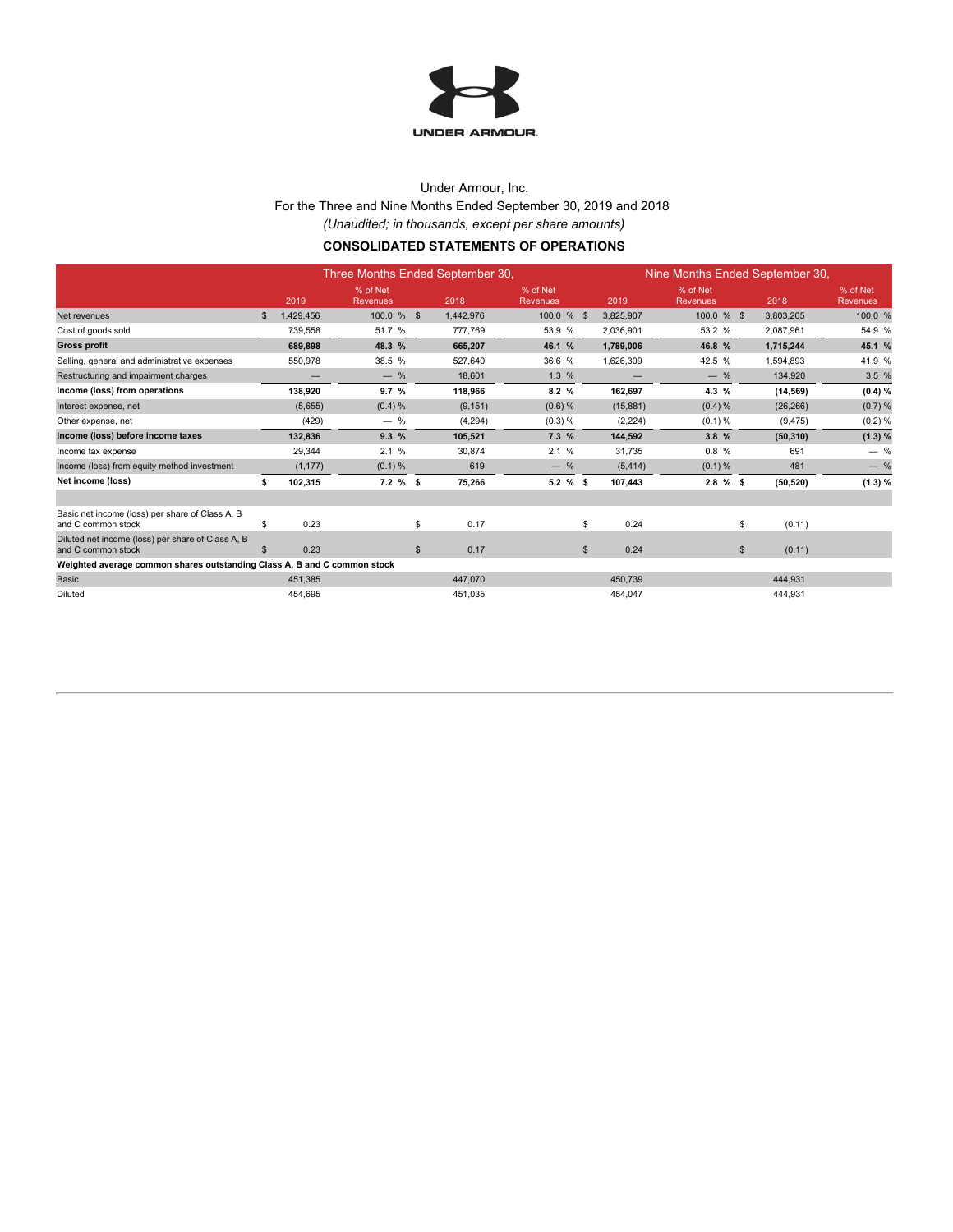

## Under Armour, Inc. For the Three and Nine Months Ended September 30, 2019 and 2018 *(Unaudited; in thousands)*

# **NET REVENUES BY PRODUCT CATEGORY**

|                           | Three Months Ended September 30, |           |    |          |               |  |           | Nine Months Ended September 30, |           |           |  |  |
|---------------------------|----------------------------------|-----------|----|----------|---------------|--|-----------|---------------------------------|-----------|-----------|--|--|
|                           |                                  |           |    |          |               |  |           |                                 |           |           |  |  |
| Apparel                   | \$                               | 985.623   | \$ | 978,457  | $0.7 \%$ \$   |  | 2,499,989 | \$                              | 2,495,723 | 0.2 %     |  |  |
| Footwear                  |                                  | 250,596   |    | 284,856  | (12.0)%       |  | 827.223   |                                 | 828,001   | $(0.1)$ % |  |  |
| Accessories               |                                  | 118,164   |    | 116,186  | 1.7%          |  | 306,406   |                                 | 314,250   | $(2.5)$ % |  |  |
| Total net sales           |                                  | 354,383   |    | ,379,499 | $(1.8)\%$     |  | 3,633,618 |                                 | 3,637,974 | $(0.1)$ % |  |  |
| Licensing revenues        |                                  | 29,602    |    | 31,363   | $(5.6)$ %     |  | 76,567    |                                 | 78,876    | $(2.9)$ % |  |  |
| <b>Connected Fitness</b>  |                                  | 39.346    |    | 32.160   | 22.3%         |  | 101.385   |                                 | 90.098    | 12.5 %    |  |  |
| <b>Corporate Other</b>    |                                  | 6,125     |    | (46)     | 13,415.2 % \$ |  | 14,337    |                                 | (3,743)   | 483.0 %   |  |  |
| <b>Total net revenues</b> |                                  | 1,429,456 |    | ,442,976 | $(0.9) \%$    |  | 3,825,907 |                                 | 3,803,205 | 0.6%      |  |  |

#### **NET REVENUES BY SEGMENT**

|                           |                 |     | Three Months Ended September 30, |            |      | Nine Months Ended September 30. |    |           |           |  |  |
|---------------------------|-----------------|-----|----------------------------------|------------|------|---------------------------------|----|-----------|-----------|--|--|
|                           | 2019            |     | 2018                             | % Change   |      | 2019                            |    | 2018      | % Change  |  |  |
| North America             | \$<br>1,015,920 | \$. | 1,059,535                        | $(4.1)\%$  | - \$ | 2,675,389                       | S. | 2,770,463 | (3.4) %   |  |  |
| EMEA                      | 160,981         |     | 147.640                          | 9.0%       |      | 440,405                         |    | 414,170   | 6.3%      |  |  |
| Asia-Pacific              | 154.898         |     | 149.388                          | 3.7%       |      | 453.296                         |    | 390.647   | 16.0 %    |  |  |
| Latin America             | 52.186          |     | 54.299                           | $(3.9)$ %  |      | 141,095                         |    | 141,570   | $(0.3)$ % |  |  |
| <b>Connected Fitness</b>  | 39,346          |     | 32.160                           | 22.3%      |      | 101.385                         |    | 90,098    | 12.5 %    |  |  |
| Corporate Other           | 6.125           |     | (46)                             | 13.415.2 % |      | 14,337                          |    | (3,743)   | 483.0 %   |  |  |
| <b>Total net revenues</b> | 1.429.456       |     | 1,442,976                        | $(0.9) \%$ |      | 3,825,907                       |    | 3,803,205 | 0.6%      |  |  |

## **INCOME (LOSS) FROM OPERATIONS**

| Three Months Ended September 30, |    |            |                          |     |           |                          | Nine Months Ended September 30, |            |                          |     |            |                          |
|----------------------------------|----|------------|--------------------------|-----|-----------|--------------------------|---------------------------------|------------|--------------------------|-----|------------|--------------------------|
|                                  |    | 2019       | % of Net<br>Revenues (1) |     | 2018      | % of Net<br>Revenues (1) |                                 | 2019       | % of Net<br>Revenues (1) |     | 2018       | % of Net<br>Revenues (1) |
| <b>North America</b>             | \$ | 237,229    | %<br>23.4                | \$  | 253.706   | 23.9 % \$                |                                 | 536,700    | 20.1<br>$\%$             | \$. | 534,421    | 19.3 %                   |
| <b>EMEA</b>                      |    | 21.989     | $\%$<br>13.7             |     | 16.726    | $\%$<br>11.3             |                                 | 44,700     | 10.1 %                   |     | 17,935     | 4.3 %                    |
| Asia-Pacific                     |    | 34.666     | 22.4 %                   |     | 36.579    | 24.5 %                   |                                 | 74.116     | 16.4 %                   |     | 82,092     | 21.0 %                   |
| Latin America                    |    | 233        | 0.4%                     |     | (3,772)   | $(6.9)$ %                |                                 | (4,017)    | $(2.8)$ %                |     | (10, 339)  | $(7.3)$ %                |
| <b>Connected Fitness</b>         |    | 7.023      | 17.8 %                   |     | 2.132     | 6.6<br>$\frac{0}{0}$     |                                 | 8.103      | $\%$<br>8.0              |     | 7.254      | 8.1%                     |
| Corporate Other                  |    | (162, 220) | <b>NM</b>                |     | (186,405) | <b>NM</b>                |                                 | (496, 905) | <b>NM</b>                |     | (645, 932) | <b>NM</b>                |
| Income (loss) from<br>operations |    | 138,920    | 9.7<br>$\%$              | - 5 | 118,966   | 8.2<br>%                 |                                 | 162,697    | $\%$<br>4.3              | 5   | (14, 569)  | $(0.4)$ %                |

(1) The operating income (loss) percentage is calculated based on total segment net revenues. Additionally, the operating income (loss) percentage for *Corporate Other is not presented as it is not a meaningful metric (NM).*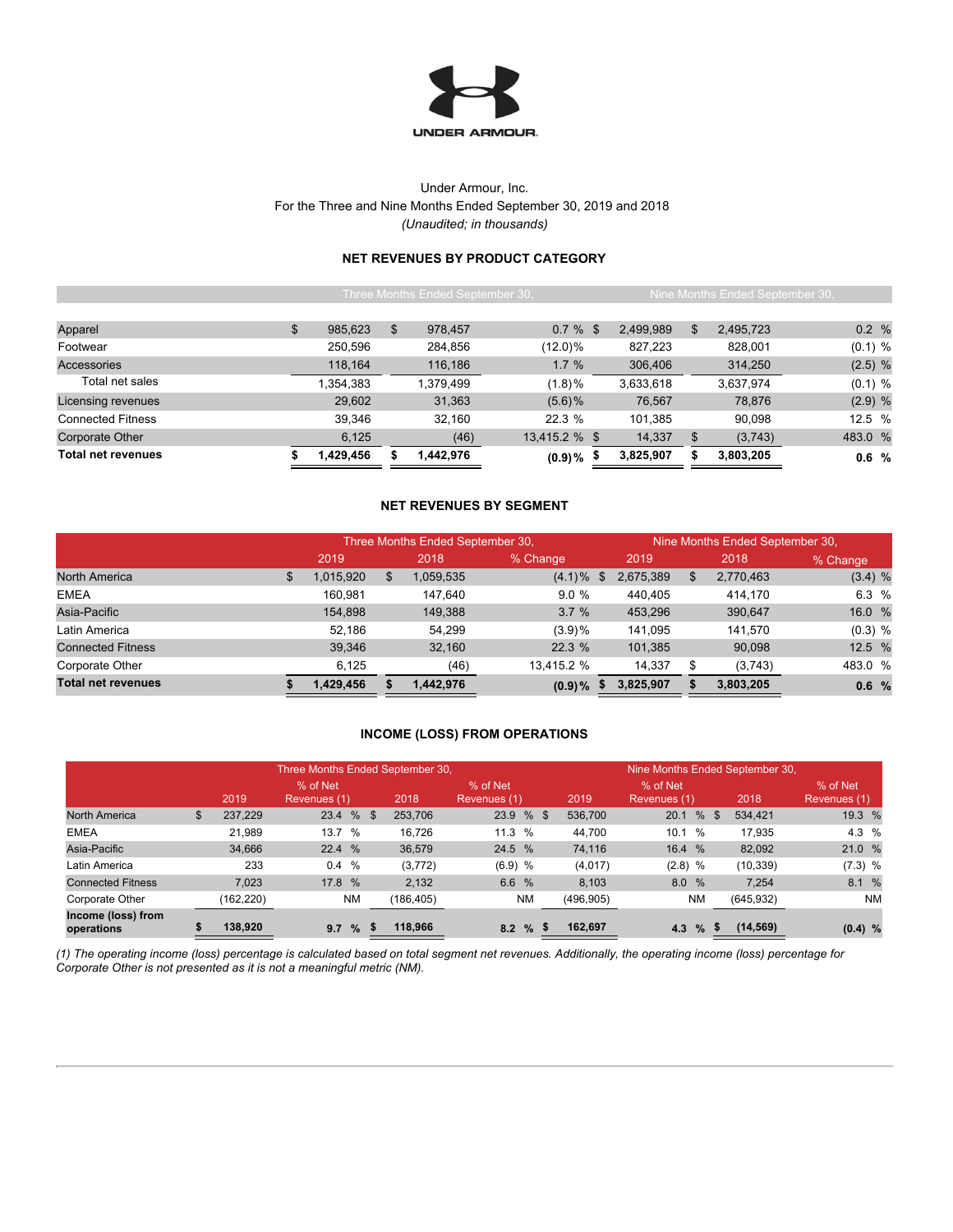

## Under Armour, Inc. As of September 30, 2019, December 31, 2018 and September 30, 2018 *(Unaudited; in thousands)*

# **CONDENSED CONSOLIDATED BALANCE SHEETS**

|                                             | September 30, 2019 | December 31, 2018 |            | September 30, 2018 |
|---------------------------------------------|--------------------|-------------------|------------|--------------------|
| <b>Assets</b>                               |                    |                   |            |                    |
| <b>Current assets</b>                       |                    |                   |            |                    |
| Cash and cash equivalents                   | \$<br>416,603      | \$<br>557,403     | $\sqrt{2}$ | 168,682            |
| Accounts receivable, net                    | 843,495            | 652,546           |            | 867,074            |
| Inventories                                 | 906,544            | 1,019,496         |            | 1,173,115          |
| Prepaid expenses and other current assets   | 292,447            | 364,183           |            | 378,159            |
| <b>Total current assets</b>                 | 2,459,089          | 2,593,628         |            | 2,587,030          |
| Property and equipment, net                 | 778,894            | 826,868           |            | 821,078            |
| Operating lease right-of-use assets         | 595,832            |                   |            |                    |
| Goodwill                                    | 541,798            | 546.494           |            | 551,208            |
| Intangible assets, net                      | 37,811             | 41,793            |            | 43,792             |
| Deferred income taxes                       | 90.860             | 112,420           |            | 86,436             |
| Other long term assets                      | 129,481            | 123,819           |            | 137,625            |
| <b>Total assets</b>                         | \$<br>4,633,765    | \$<br>4,245,022   | \$         | 4,227,169          |
| <b>Liabilities and Stockholders' Equity</b> |                    |                   |            |                    |
| Revolving credit facility, current          | \$                 | \$                | \$         | 75,000             |
| Accounts payable                            | 483,627            | 560,884           |            | 499,467            |
| Accrued expenses                            | 309,305            | 340,415           |            | 303,399            |
| <b>Customer refund liabilities</b>          | 209,785            | 301,421           |            | 303,457            |
| Operating lease liabilities                 | 119,446            |                   |            |                    |
| Current maturities of long term debt        |                    | 25,000            |            | 25,000             |
| Other current liabilities                   | 77,498             | 88,257            |            | 93,416             |
| <b>Total current liabilities</b>            | 1,199,661          | 1,315,977         |            | 1,299,739          |
| Long term debt, net of current maturities   | 591,995            | 703,834           |            | 703,455            |
| Operating lease liabilities, non-current    | 588,490            |                   |            |                    |
| Other long term liabilities                 | 99,953             | 208,340           |            | 218,054            |
| <b>Total liabilities</b>                    | 2,480,099          | 2,228,151         |            | 2,221,248          |
| Total stockholders' equity                  | 2,153,666          | 2,016,871         |            | 2,005,921          |
| Total liabilities and stockholders' equity  | \$<br>4,633,765    | \$<br>4,245,022   | \$         | 4,227,169          |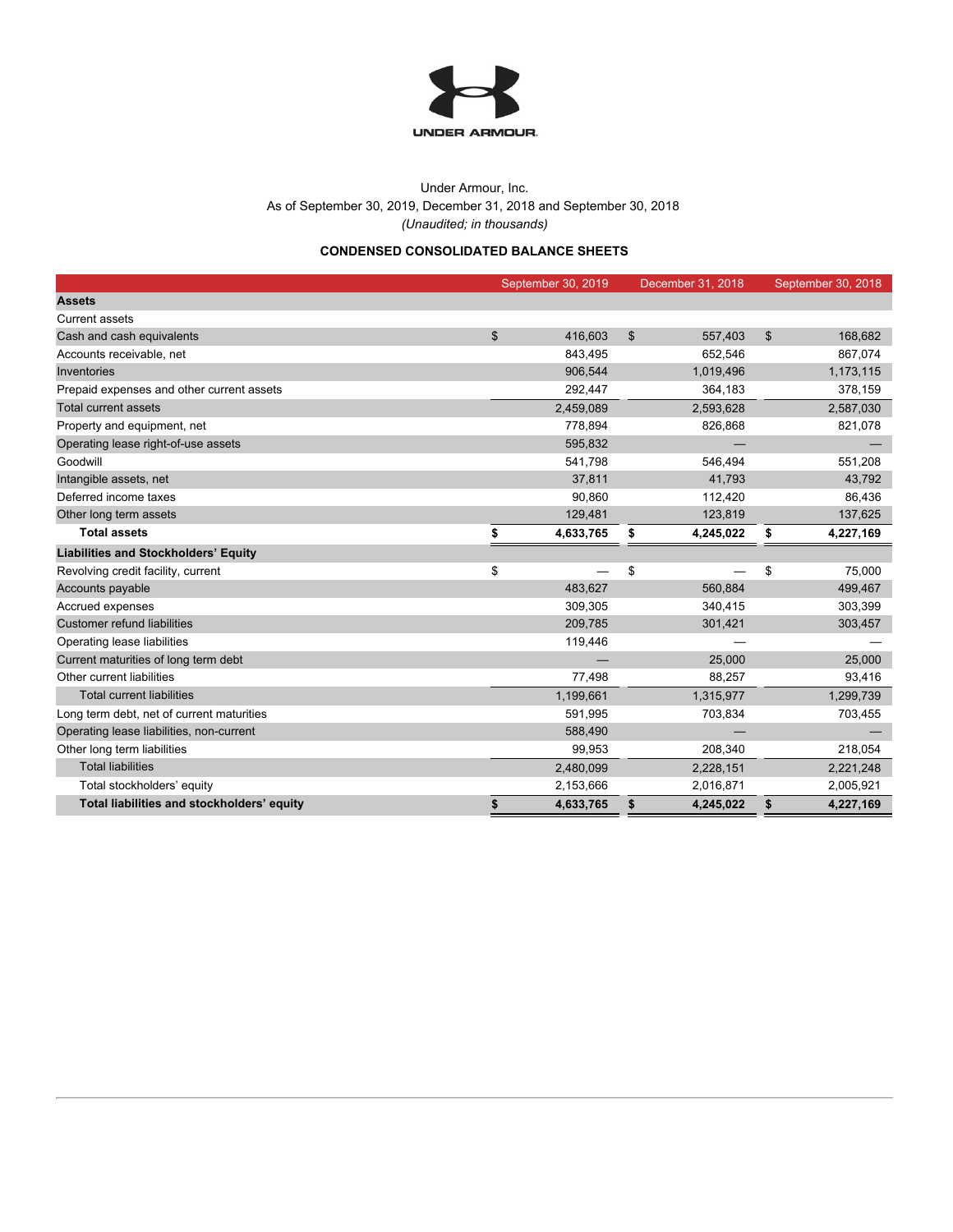

## Under Armour, Inc.

## For the Nine Months Ended September 30, 2019 and 2018

## *(Unaudited; in thousands)*

## **CONSOLIDATED STATEMENTS OF CASH FLOWS**

|                                                                                         |                          | Nine Months Ended September 30, |                         |
|-----------------------------------------------------------------------------------------|--------------------------|---------------------------------|-------------------------|
|                                                                                         | 2019                     |                                 | 2018                    |
| Cash flows from operating activities                                                    |                          |                                 |                         |
| Net income (loss)                                                                       | \$<br>107,443            |                                 | \$<br>(50, 520)         |
| Adjustments to reconcile net income (loss) to net cash provided by operating activities |                          |                                 |                         |
| Depreciation and amortization                                                           | 140.443                  |                                 | 135.029                 |
| Unrealized foreign currency exchange rate gain                                          | 12,885                   |                                 | 9,350                   |
| Loss on disposal of property and equipment                                              | 2,884                    |                                 | 3,378                   |
| Impairment charges                                                                      |                          |                                 | 9.930                   |
| Amortization of bond premium                                                            |                          | 190                             | 190                     |
| Stock-based compensation                                                                | 38.048                   |                                 | 32.445                  |
| Excess tax benefit (loss) from stock-based compensation arrangements                    |                          |                                 | (3)                     |
| Deferred income taxes                                                                   | 23,827                   |                                 | (9,965)                 |
| Changes in reserves and allowances                                                      | (22, 778)                |                                 | (239,073)               |
| Changes in operating assets and liabilities:                                            |                          |                                 |                         |
| Accounts receivable                                                                     | (187, 585)               |                                 | (23, 846)               |
| Inventories                                                                             | 123,364                  |                                 | (30, 390)               |
| Prepaid expenses and other assets                                                       | 73,753                   |                                 | (97, 519)               |
| Other non-current assets                                                                | 5,939                    |                                 | (1,596)                 |
| Accounts payable                                                                        | (67, 336)                |                                 | (37, 353)               |
| Accrued expenses and other liabilities                                                  | (52, 466)                |                                 | 113,297                 |
| Customer refund liabilities                                                             | (88, 710)                |                                 | 304,685                 |
| Income taxes payable and receivable                                                     | (7, 433)                 |                                 | 778                     |
| Net cash provided by operating activities                                               | 102,468                  |                                 | 118,817                 |
| Cash flows from investing activities                                                    |                          |                                 |                         |
| Purchases of property and equipment                                                     | (105, 767)               |                                 | (121, 439)              |
| Sale of property and equipment                                                          |                          |                                 | 11,285                  |
| Purchase of equity method investment                                                    |                          |                                 | (39, 208)               |
| Purchases of other assets                                                               | (1, 273)                 |                                 | (4, 861)                |
| Net cash used in investing activities                                                   | (107,040)                |                                 | (154, 223)              |
| Cash flows from financing activities                                                    |                          |                                 |                         |
| Proceeds from long term debt and revolving credit facility                              | 25,000                   |                                 | 465,000                 |
| Payments on long term debt and revolving credit facility                                | (162, 817)               |                                 | (580,000)               |
| Employee taxes paid for shares withheld for income taxes                                | (4,088)                  |                                 | (2,743)                 |
| Proceeds from exercise of stock options and other stock issuances                       | 5,797                    |                                 | 10,739                  |
| Payments of debt financing costs                                                        | (2,661)                  |                                 | (11)                    |
| Other financing fees                                                                    |                          | 77                              | 306                     |
| Net cash used in financing activities                                                   | (138, 692)               |                                 | (106, 709)              |
| Effect of exchange rate changes on cash, cash equivalents and restricted cash           | 4,809                    |                                 | 520                     |
| Net increase in cash, cash equivalents and restricted cash                              | (138, 455)               |                                 | (141, 595)              |
| Cash, cash equivalents and restricted cash                                              |                          |                                 |                         |
| Beginning of period                                                                     | 566,060                  |                                 | 318,135                 |
| End of period                                                                           | $\mathsf{\$}$<br>427,605 |                                 | $\mathbb{S}$<br>176,540 |
|                                                                                         |                          |                                 |                         |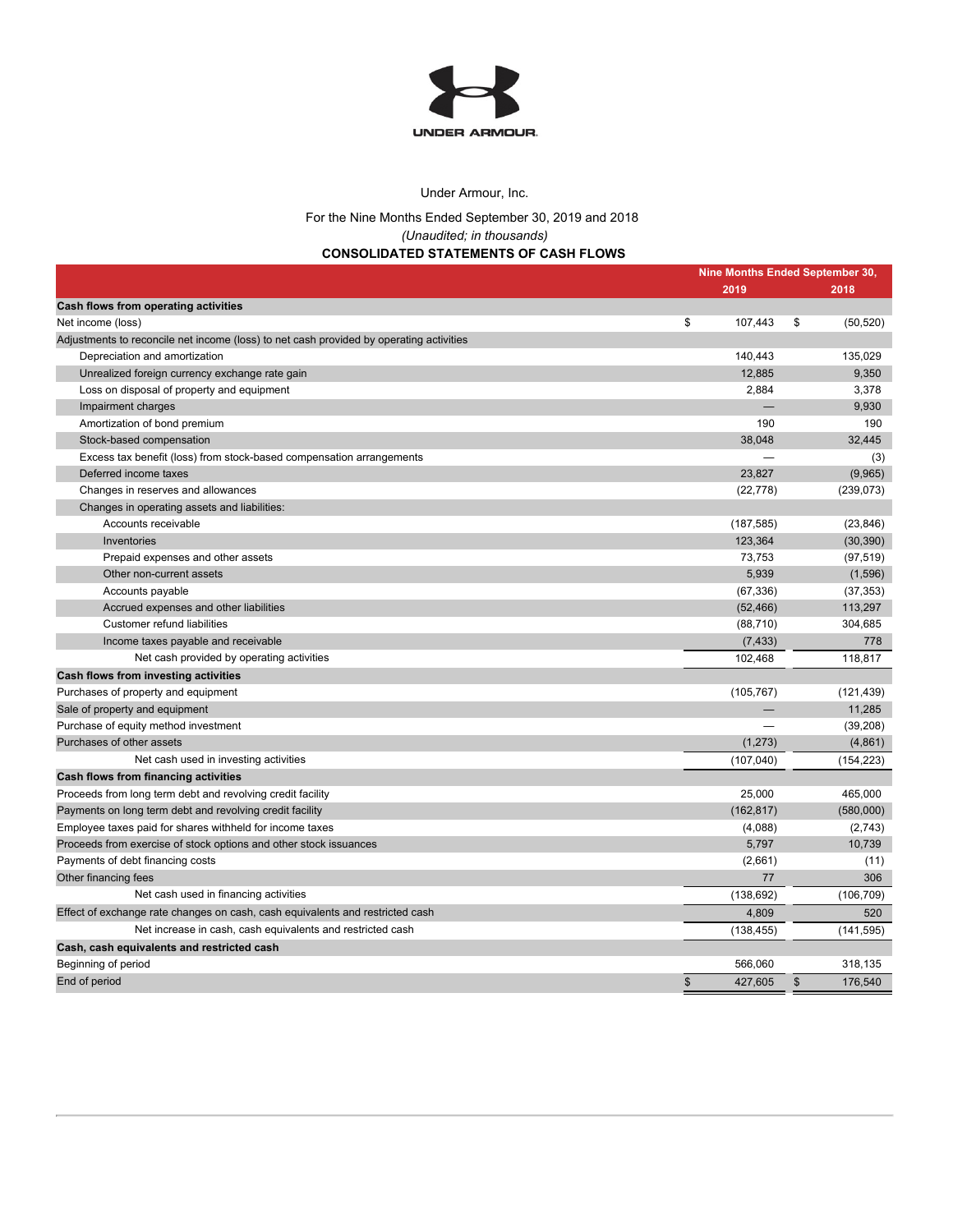

## Under Armour, Inc. For the Three and Nine Months Ended September 30, 2019 *(Unaudited)*

The table below presents the reconciliation of net revenue growth (decline) calculated in accordance with GAAP to currency neutral net revenue which is a non-GAAP measure. See "Non-GAAP Financial Information" above for further information regarding the Company's use of non-GAAP *financial measures.*

#### **CURRENCY NEUTRAL NET REVENUE GROWTH (DECLINE) RECONCILIATION**

|                                                          | <b>Three Months Ended</b><br>September 30, 2019 | <b>Nine Months Ended</b><br>September 30, 2019 |
|----------------------------------------------------------|-------------------------------------------------|------------------------------------------------|
| <b>Total Net Revenue</b>                                 |                                                 |                                                |
| Net revenue growth (decline) - GAAP                      | $(0.9)$ %                                       | %<br>0.6                                       |
| Foreign exchange impact                                  | 0.8%                                            | $\%$<br>1.3                                    |
| Currency neutral net revenue growth (decline) - Non-GAAP | $(0.1)$ %                                       | $\frac{0}{0}$<br>1.9                           |
| <b>North America</b>                                     |                                                 |                                                |
| Net revenue decline - GAAP                               | $(4.1)$ %                                       | $(3.4)$ %                                      |
| Foreign exchange impact                                  |                                                 | %<br>0.2<br>$\%$                               |
| Currency neutral net revenue decline - Non-GAAP          | $(4.1)$ %                                       | $\%$<br>(3.2)                                  |
| <b>EMEA</b>                                              |                                                 |                                                |
| Net revenue growth - GAAP                                | 9.0                                             | $\frac{0}{0}$<br>$\%$<br>6.3                   |
| Foreign exchange impact                                  | 4.1                                             | $\frac{0}{0}$<br>4.6<br>%                      |
| Currency neutral net revenue growth - Non-GAAP           | 13.1                                            | $\frac{0}{0}$<br>$\frac{0}{0}$<br>10.9         |
| Asia-Pacific                                             |                                                 |                                                |
| Net revenue growth - GAAP                                | 3.7                                             | $\frac{0}{0}$<br>%<br>16.0                     |
| Foreign exchange impact                                  | 2.7                                             | $\frac{0}{0}$<br>$\%$<br>4.7                   |
| Currency neutral net revenue growth - Non-GAAP           | 6.4                                             | $\frac{0}{0}$<br>$\frac{0}{0}$<br>20.7         |
| <b>Latin America</b>                                     |                                                 |                                                |
| Net revenue decline - GAAP                               | $(3.9)$ %                                       | $(0.3)$ %                                      |
| Foreign exchange impact                                  | 2.6                                             | $\frac{0}{0}$<br>3.3<br>%                      |
| Currency neutral net revenue growth (decline) - Non-GAAP | $(1.3)$ %                                       | $\frac{0}{0}$<br>3.0                           |
| <b>Total International</b>                               |                                                 |                                                |
| Net revenue growth - GAAP                                | 4.8                                             | $\frac{0}{0}$<br>9.3<br>%                      |
| Foreign exchange impact                                  | 3.2                                             | $\frac{0}{0}$<br>$\%$<br>4.5                   |
| Currency neutral net revenue growth - Non-GAAP           | 8.0                                             | $\frac{0}{0}$<br>$\%$<br>13.8                  |